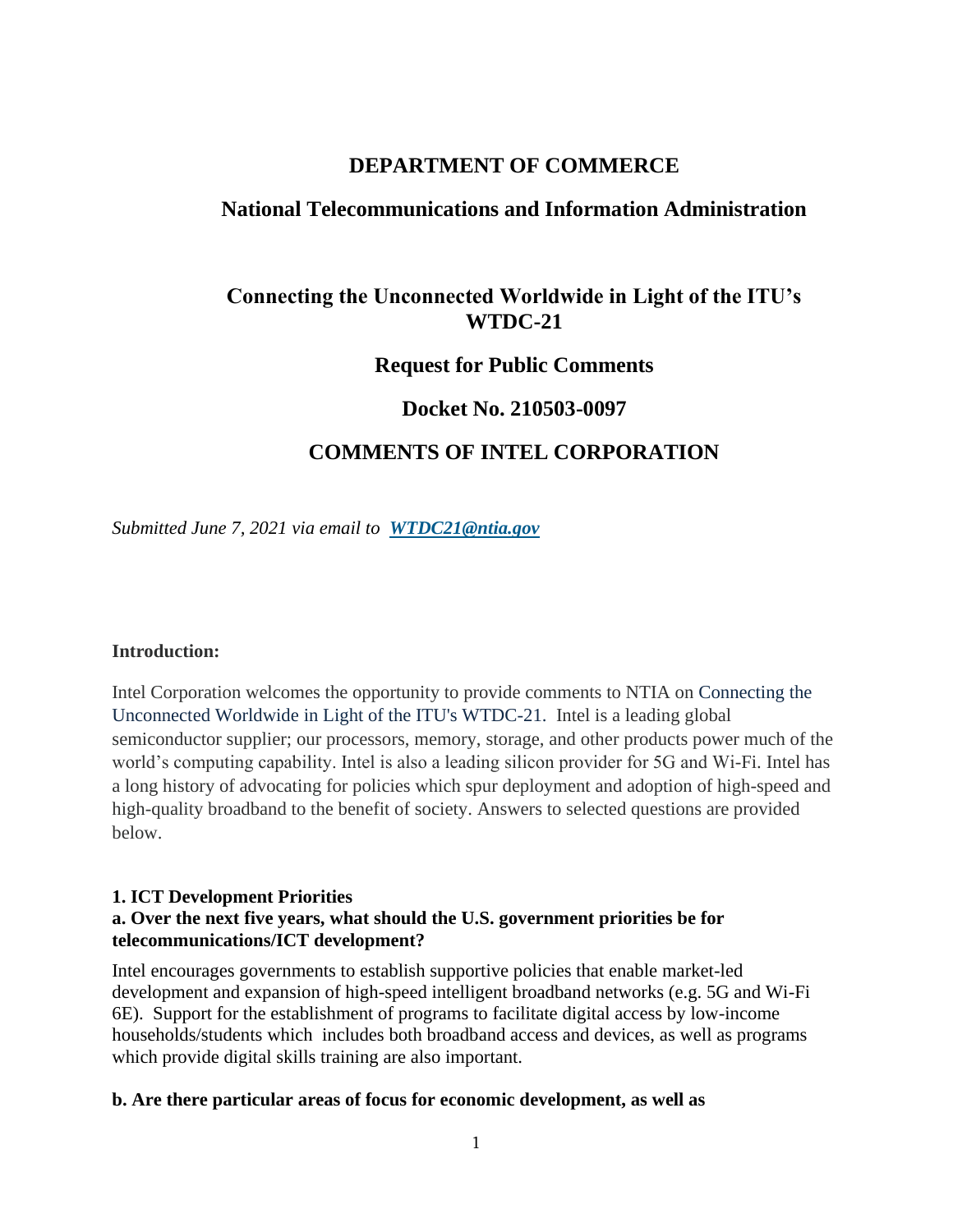## **telecommunications/ICT development that might help the United States align with developing countries' development interests?**

The ITU World Telecommunication Development Conference (WTDC-2021) Regional Preparatory meetings/draft initiatives (and regional/national strategies) demonstrate that highspeed broadband networks/connectivity (including financing), digital skills, and security are clearly important to developing countries seeking to improve their digital economies. These areas should be considered to align with the needs of developing countries. It should be noted that highspeed broadband (e.g. 5G and Wi-Fi 6) is also critical for the global success of other key technologies important for economic development such as Artificial Intelligence, IoT, cloud, etc.

# **c. What are valuable venues, forums, or methods to focus this work?**

The ITU WTDC-21, ITU-D Study Groups, ITU Global Symposium for Regulators, ITU/UNESCO Broadband Commission, ITU World Summit on the Information Society, ITU regional events and relevant United Nations events are all potential venues for this work.

# **2. U.S. Stakeholder Community**

#### **a. In General**

### **i. What are the challenges or barriers towards connecting the unconnected? Are there particular lessons or policy approaches regarding the gender digital divide?**

Affordability is one barrier; this can be addressed through financing mechanisms such as targeted subsidies for not only connectivity and devices, but also for the development of digital skills. In some cases, a lack of political support and coordination between different ministries may also create challenges. National/regional planning efforts could also be beneficial.

## **iv. How best can the U.S. government share its experiences and best practices on telecommunications/ICT deployment overcoming the digital divide, and other telecommunications/ICT developmental topics? In 2021? Longer term?**

The U.S. government can share experiences and best practices via ITU-D events and activities. Additionally, the U.S. government can organize regional/global events in collaboration with organizations such as USAID. The U.S. State Department collaboration with regional organizations and individual countries can also be helpful.

## **v. What interest or experience, if any, should the U.S. government be aware of entities participating in telecommunications/ICT projects, capacity-building efforts, and/or donation of ICT products and services globally and/or particularly those focused on meeting developing country needs?**

The ITU/UNESCO Broadband Commission has abundant examples in its [reports,](https://www.broadbandcommission.org/publications/) for example ["Enabling the Use of ICTs and Broadband: Understanding What Works to Stimulate ICT](https://www.broadbandcommission.org/publication/enabling-the-use-of-icts-and-broadband/)  [Adoption"](https://www.broadbandcommission.org/publication/enabling-the-use-of-icts-and-broadband/). There are also programs of United Nations Regional Offices such as the Economic Commission for Africa (ECA), Economic Commission for Europe (UNECE), Economic Commission for Latin America and the Caribbean (ECLAC), Economic and Social Commission for Asia and the Pacific (ESCAP), and Economic and Social Commission for Western Asia (ESCWA).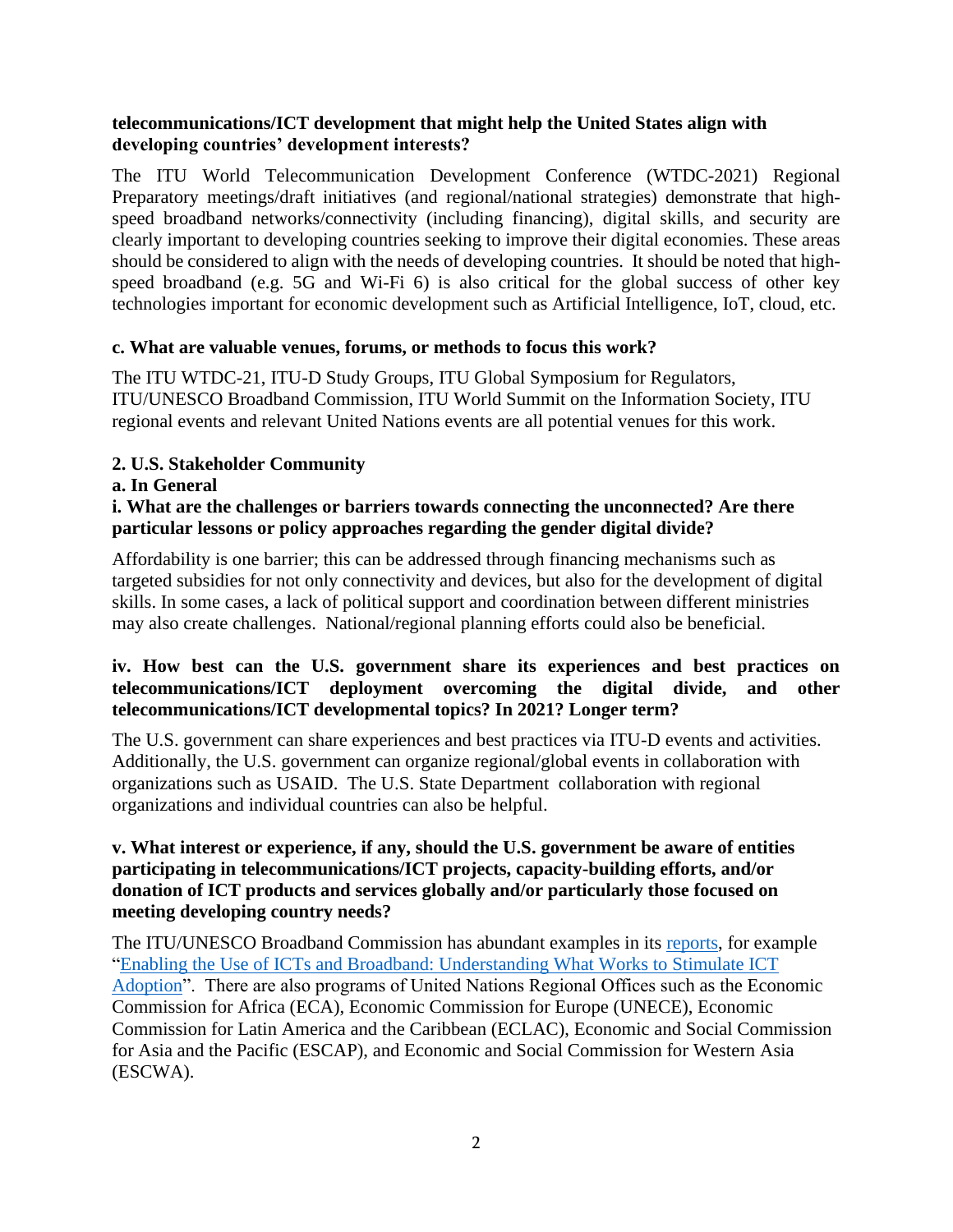## **vii. What are some structured corporate social responsibility, goodwill programs, or corporate partnership programs that may be useful resources?**

Intel's corporate social responsibility information (including 2030 strategy and goals) is available at following link: [https://www.intel.com/content/www/us/en/corporate](https://www.intel.com/content/www/us/en/corporate-responsibility/corporate-responsibility.html)[responsibility/corporate-responsibility.html](https://www.intel.com/content/www/us/en/corporate-responsibility/corporate-responsibility.html)

Importantly, Intel's 2030 strategy includes making technology fully inclusive and expanding digital readiness. Intel is committed to advancing inclusion and accessibility for millions of people who currently do not have the technology skills or resources needed to access educational, economic, and community resources in our increasingly digital economy. More detailed information can be found at [http://csrreportbuilder.intel.com/pdfbuilder/pdfs/CSR-2020-](http://csrreportbuilder.intel.com/pdfbuilder/pdfs/CSR-2020-21-Full-Report.pdf#page=54) [21-Full-Report.pdf#page=54.](http://csrreportbuilder.intel.com/pdfbuilder/pdfs/CSR-2020-21-Full-Report.pdf#page=54)

Additionally, Intel has programs to address the gender divide, for example the Intel® She Will Connect<sup>1</sup> program.

# **b. For the ITU and WTDC–21**

# **i. How might virtual platforms enhance the development and capacity building work of the ITU Bureau of Telecommunication Development (BDT) and ITU–D study groups, in a post-COVID–19 environment? Are other methods available or appropriate?**

Although remote virtual participation in ITU-D meetings was possible before COVID-19, there were challenges with quality and the platform utilized. Despite challenges at the early stage of COVID-19, the virtual platforms have improved for the ITU-D meetings. Virtual platforms can help to reduce the cost to the BDT while facilitating the participation of more delegates from developing countries. Similar to the strategies of other organizations and sectors, the ITU-D should also consider using a hybrid model for the meetings in a post-COVID–19 environment. We believe in-person meetings are still important, but there may be an opportunity to reduce the total dates of in-person meetings by completing some work/pre-work through virtual meetings. Virtual platforms can also enable capacity-building training for developing countries especially with respect to new technologies.

## **ii. How should we best engage U.S. stakeholders and ascertain their input before, during, and after the WTDC–21 (and on an ongoing basis)?**

Outreach to key stakeholders as well as within U.S. delegations.

**iii. BDT is seeking to ensure that WTDC–21 is a development-focused conference that mobilizes people and resources to ''Connect the Unconnected to Achieve Sustainable Development'' including thematic dialogues, a youth summit, and other events to bring stakeholders together to consider key telecommunications/ICT development topics. How can the U.S. government increase awareness or participation in WTDC–21 in order to help ensure concrete outcomes?**

The U.S. government already provides information through a variety of mechanisms.

<sup>1</sup> [https://www.intel.com/content/www/us/en/corporate-responsibility/social-impact-and-educational-initiatives/she](https://www.intel.com/content/www/us/en/corporate-responsibility/social-impact-and-educational-initiatives/she-will-connect.html)[will-connect.html](https://www.intel.com/content/www/us/en/corporate-responsibility/social-impact-and-educational-initiatives/she-will-connect.html)